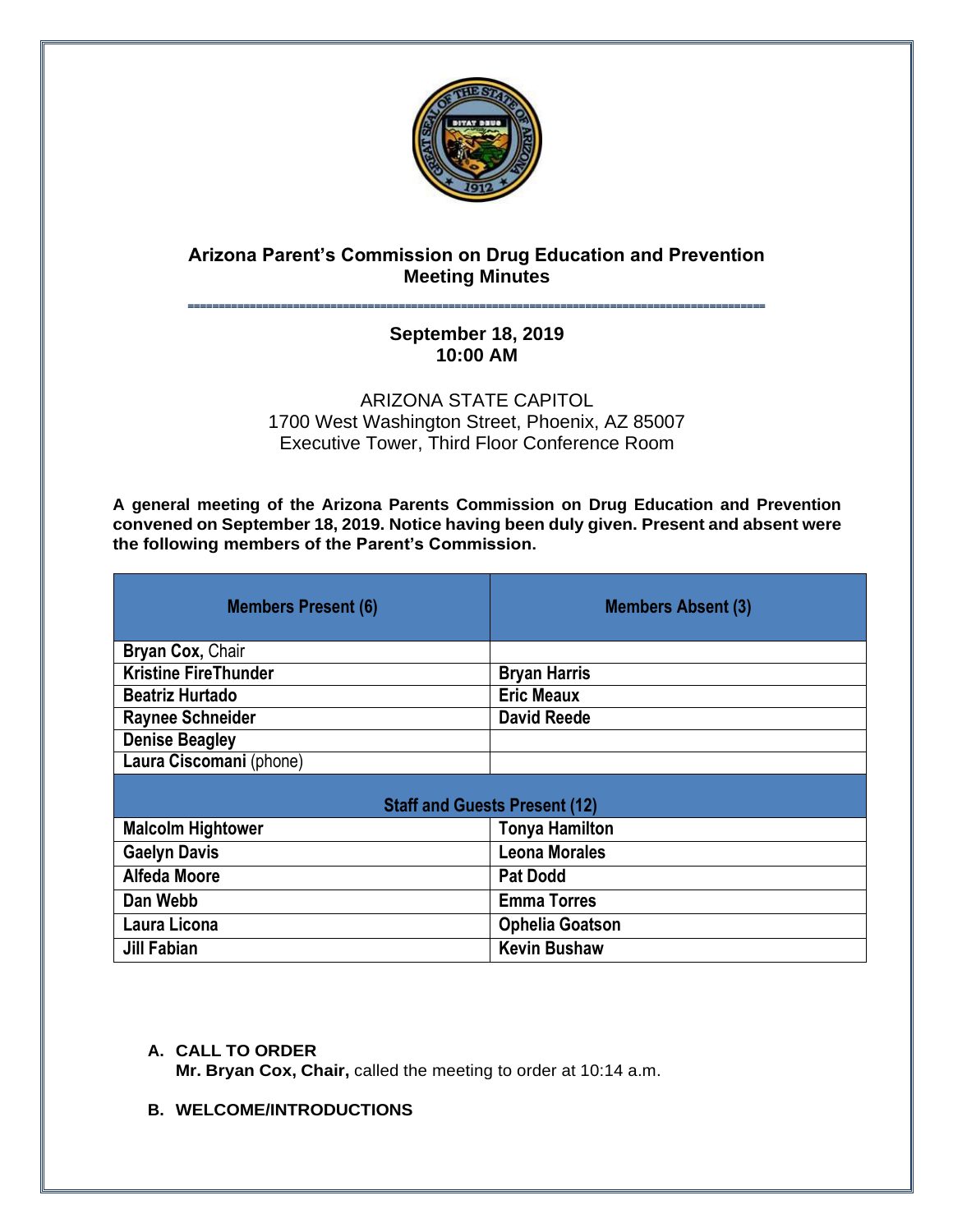**Mr. Bryan Cox** welcomed members and guests. **Mr. Bryan Cox** asked that commissioners and staff introduce themselves.

#### **C. APPROVAL OF THE MINUTES**

Minutes for the meeting held July 16, 2019, were reviewed. **Ms. Raynee Schneider** made a motion to approve the minutes. The motion was seconded by **Ms. Beatriz Hurtado** and approved by all.

#### **D. Arizona Department of Liquor PRESENTATION**

**Mr. Bryan Cox** introduced Detective Dan Webb of the Arizona Department of Liquor. **Detective Dan Webb** gave a presentation on the Arizona Department of Liquor's **Detective Dan Webb** gave a presentation on the Arizona Department of Liquor's Prevention Unit. **Detective Dan Webb** gave an agency profile of the Arizona Department of Liquor Licenses and Control which is responsible for licensing and regulating over 14,000 liquor licensed establishments at the state level. It was reported that the divisions include investigations, licensing, compliance, auditing, administration, trade practice and the newly formed prevention unit. **Detective Dan Webb** reported that the Prevention Unit was formed in 2016 in partnership with the Governor's Office of Youth, Faith and Family (GOYFF) to be an innovative and collaborative effort to create a Prevention Unit focused on reducing underage drinking in Arizona. The Prevention Unit seeks to connect with Arizona youth, liquor licensed establishments and parents alike to educate them about the dangers of underage drinking, as well as the legal consequences and the possible physiological effects. This effort not only seeks to bring awareness to the public about the dangers of underage drinking, but also to discuss helpful steps the public can take to reduce underage drinking. **Detective Dan Webb** reviewed several community events and outreach that the unit does throughout the state, including educational brochures, stickers for licensed establishments, prevention posters, flyers for classes, and promotional banners for events. Additionally, **Detective Dan Webb** talked about Alcohol Awareness & Liquor Law Classes which include Title 4 classes, fake ID identification classes, alcohol awareness classes for teens, and retailer educational visits. In total, it was reported that the Unit had hosted over 88 classes for over 5,000 persons. **Detective Dan Webb** discussed the impact that the unit has had on altering the Social Host Statue which states that a person who is at least eighteen years of age and who is an occupant of an unlicensed premises is guilty of a Class 1 misdemeanor if the person knowingly hosts on the unlicensed premises a gathering of two or more persons who are under the legal drinking age and if the person knows that one or more of the persons under the legal drinking age are in possession of or consuming spirituous liquor on the unlicensed premises. This new Statue was reported to be effective in August 2019. **Detective Dan Webb** also discussed that through the Unit's efforts, they have received several awards and community recognition, including the National Liquor Law Enforcement Association's Innovative Alcohol Law Enforcement Program of the Year. **Detective Dan Webb** informed the Commission on the Intellicheck app which has been implemented in several establishments to identify fake id use or possible underage drinking. **Detective Dan Webb** discussed how the app works and what the app can report, including the total number of IDs scanned, the number that were flagged, as well as an instant report regarding the license in real time.

• **Ms. Kristine FireThunder** asked for further clarification on the misdemeanor charges that are given to minors. **Detective Dan Webb** elaborated on the situations that he has seen as well as the changes in the regulations, one being that now 18 and older can be cited.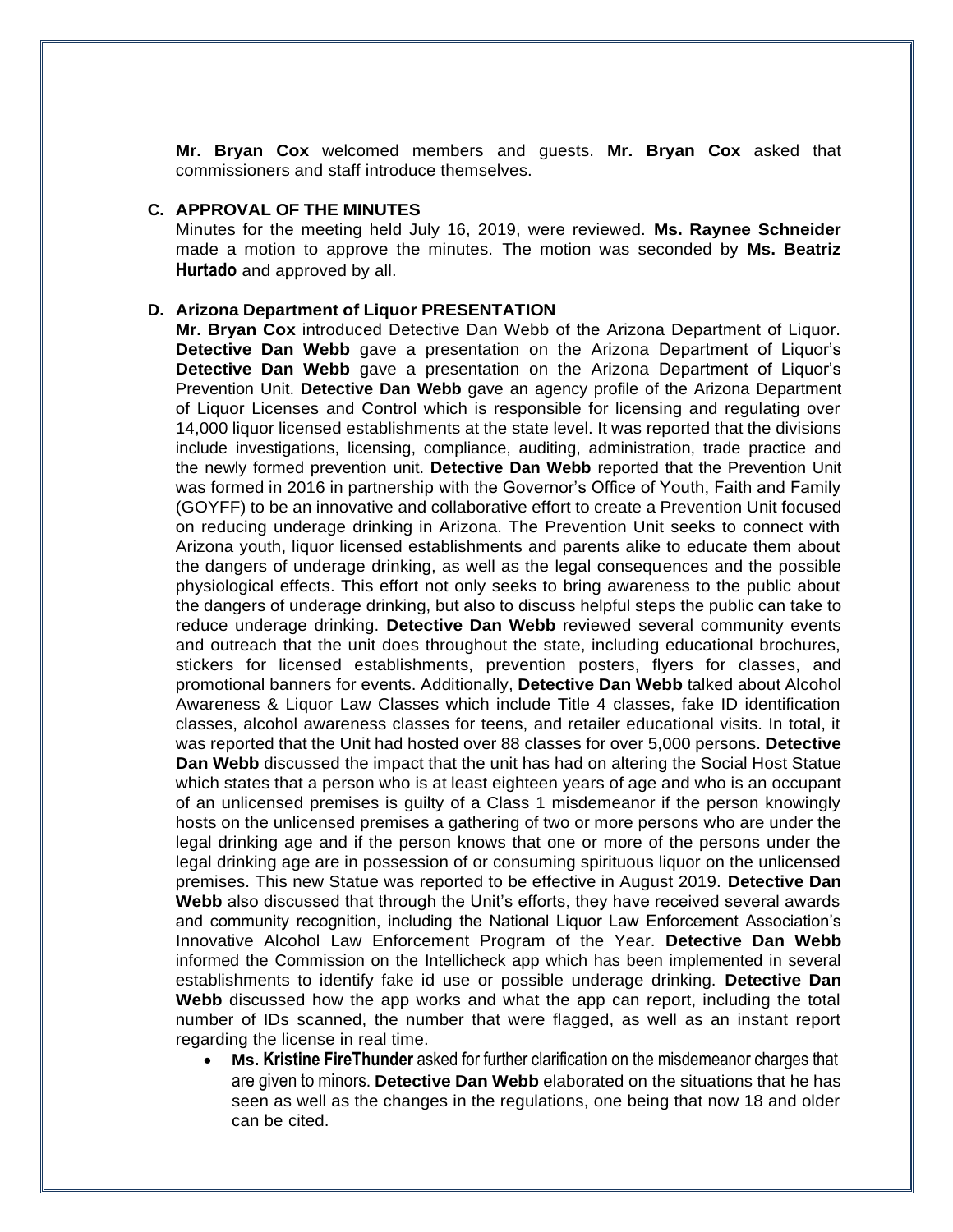- **Ms. Kristine FireThunder** asked about the cost for Intellicheck. **Detective Dan Webb** discussed that cost for the services as well as expanded on the relevant updates that the app will have to continue fostering a 99% accuracy rate.
- **Ms. Kristine FireThunder** asked for information on the Cub program that the Prevention Unit has where underage students are recruited to help with trainings and undercover work. **Detective Dan Webb** discussed the process of how the program works and the actions that are taken from any discoveries, including the possibility of ceasing an establishment's liquor license.
- **Ms. Tonya Hamilton** asked if there has been success with tribal lands and schools. **Detective Dan Webb** reported that there has not been a strong interest from Tribes and expressed that he is happy to present at the Tribal Consultation hosted by GOYFF on September 27, 2019.

### **E. Campesinos Sin Fronteras PRESENTATION**

**Mr. Bryan Cox** introduced Ms. Emma Torres, Executive Director of Campesinos Sin Fronteras. **Ms. Emma Torres** gave an overview of the Campesinos Sin Fronteras Program which is focused on strengthening multicultural families and communities through a parenting program. **Ms. Emma Torres** reported what the mission and vision is for Campesinos Sin Fronteras (CSF). **Ms. Emma Torres** discussed that the mission of the education and advocacy organization is to promote self-sustainability for farm worker families, new immigrants and, low to moderate income individuals, by providing and facilitating access to health care and education, behavioral health and social services, housing rehabilitation, counseling, immigration, citizenship assistance, environmental education and workforce development to improve their quality of life. **Ms. Emma Torres** reported that in order to do this, CSF provides culturally and linguistically appropriate education and advocacy that fosters long-term strategies and solutions that address health and wellness priorities of community members. **Ms. Emma Torres** reviewed the Yuma County Demographics of who is served in the populations and the poverty rate of the community. **Ms. Emma Torres** reviewed that the program targets youth, ages 10-14 and caregivers. The program goals are: 1) to reduce youth substance abuse in South Yuma County through increasing and improving family attachment and reducing family conflict and 2) to reduce youth substance abuse in South Yuma County by increasing knowledge and awareness of the dangers of Substance Abuse through CSF youth group activities. **Ms. Emma Torres** gave a description of the several different programs as well as the program report results. **Ms. Emma Torres** reported that the curriculum topics are about love and limits, establishing rules at home, consequences, community resources, and how to appreciate one another. **Ms. Emma Torres** also discussed the direct and indirect services reach that CSF has in the community, including being able to use social, print, TV, radio, and community events to reach over 250,000 adults and over 109,000 youth.

- **Ms. Kristine FireThunder** discussed the interaction of the Native American community in Yuma. **Ms. Emma Torres** confirmed that the students will participate when you go into the school however, there is rarely any participation in regards to having a group work with referrals and at events. As such, **Ms. Emma Torres** reported that there still exists a lot of opportunity for partnership and collaboration.
- **Mr. Bryan Cox** commented on the remarkable success of Campesinos Sin Fronteras and thanked the collaboration that has been seen.
- **F. Chicanos Por La Causa PRESENTATION**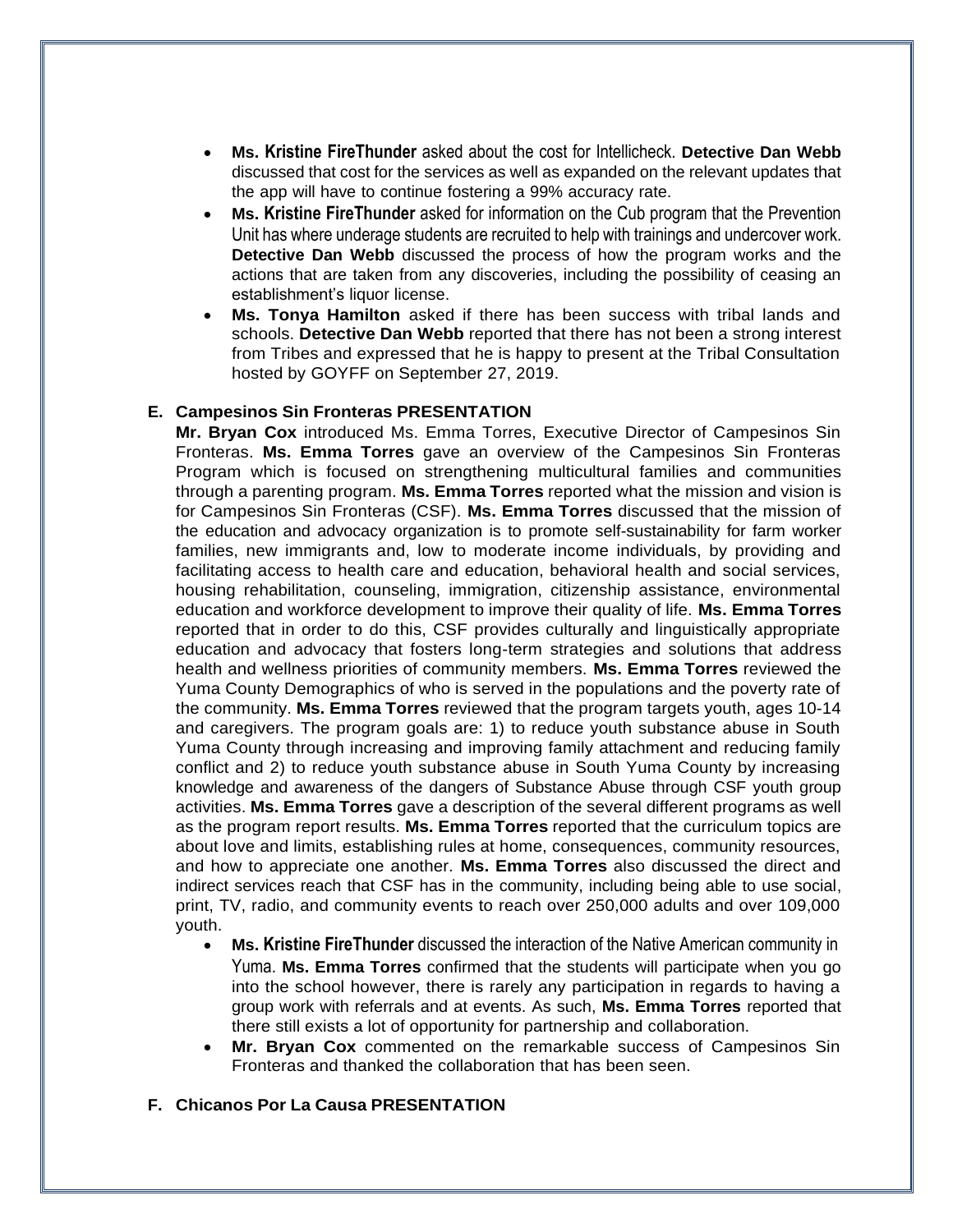**Mr. Bryan Cox** introduced Ms. Ophelia Goatson of Chicanos Por La Causa's Parenting Arizona Program. **Ms. Ophelia Goatson** reported that the mission of CPLC is to promote strong families and improve the lives of children by empowering parents to thrive. **Ms. Ophelia Goatson** reviewed the 3 sites in the Flagstaff Unified School District: Marshall Elementary School, Kinsey Community School, Leupp Public School as well as the services that are provided. **Ms. Ophelia Goatson** reported that the services given through CPLC are: Social Services Referrals, Job and Housing Information, Support Groups, Crisis Intervention, mindfulness activities, parent advocacy, food and clothing banks, resume assistance, academic information, and Spanish and Navajo translation. Additionally, **Ms. Ophelia Goatson** described the Active Parenting Program which is a 6 week parent education classes that discuss Parenting Styles, Brain Development, Effective Communication, Feelings, Empathy, Problem Solving, Responsibility and Discipline, Building Courage and Self Esteem, Drugs, sexuality and violence. **Ms. Ophelia Goatson** stated that the program is listed on SAMHSA's National Registry of Evidence-Based Programs and Practices (NREPP). **Ms. Ophelia Goatson** ended with an overview of success stories.

### **G. Summer Institute Debrief**

**Mr. Kevin Bushaw** gave a presentation on the Summer Institute 2019 review. **Mr. Kevin Bushaw** reminded the Commission that the theme of the Summer Institute was to Illuminate Behavioral Health and explore new pathways for care and inspiring breakthroughs. **Mr. Kevin Bushaw** reported that they the Summer Institute team is looking for new ways to fund people, including helping with travel and lodging to obtain a diverse population. **Mr. Kevin Bushaw** reviewed the 6 main tracks of the conference as being Addressing the Opioid Epidemic, Substance Use Disorder (SUD) Prevention and Treatment, Integrated Care, Workforce Development, Trauma Informed Approaches, and Working with Special Populations and Conditions. **Mr. Kevin Bushaw** reviewed the professional demographics of the conference, which included 52% in the behavioral healthcare field. **Mr. Kevin Bushaw** shared results of why participants said they attended and what they found most valuable at the conference. Reasons why people attend were listed as: to learn or gain new knowledge/skills, learning about behavioral health trends, networking, learn from other's research, to earn CE credits and licensure, and "other" reasons not listed. It was reported that participants' most valuable aspect of the conference was the highlight on self-care and mindfulness sessions, Dr. William Miller, Frank Kros, the variety of speakers, inspiring peer stories, trauma informed training, and networking. **Mr. Kevin Bushaw** announced the plan for the 2020 Summer Institute.

- **Ms. Denise Beagley** encouraged the commission to continue to provide feedback and suggestions for speakers and partnerships.
- **Mr. Bryan Cox** discussed the inclusion of public safety and crisis intervention teams for resiliency training. **Mr. Kevin Bushaw** discussed that the winter institute was going to be focused more on the public safety aspects in the community in an effort to cross train.

#### **H. Subgrantees Update**

**Mr. Bryan Cox** introduced Ms. Leona Morales who gave an update on the Grantees and Collegiate Recovery Programs. **Ms. Leona Morales** reported on the July orientation which had all grantees and CRPs represented. **Ms. Leona Morales** reviewed the program events and topics, particularly the financial and accounting topics. **Ms. Leona Morales** stated that close out and reimbursement are currently occurring. **Ms. Leona**